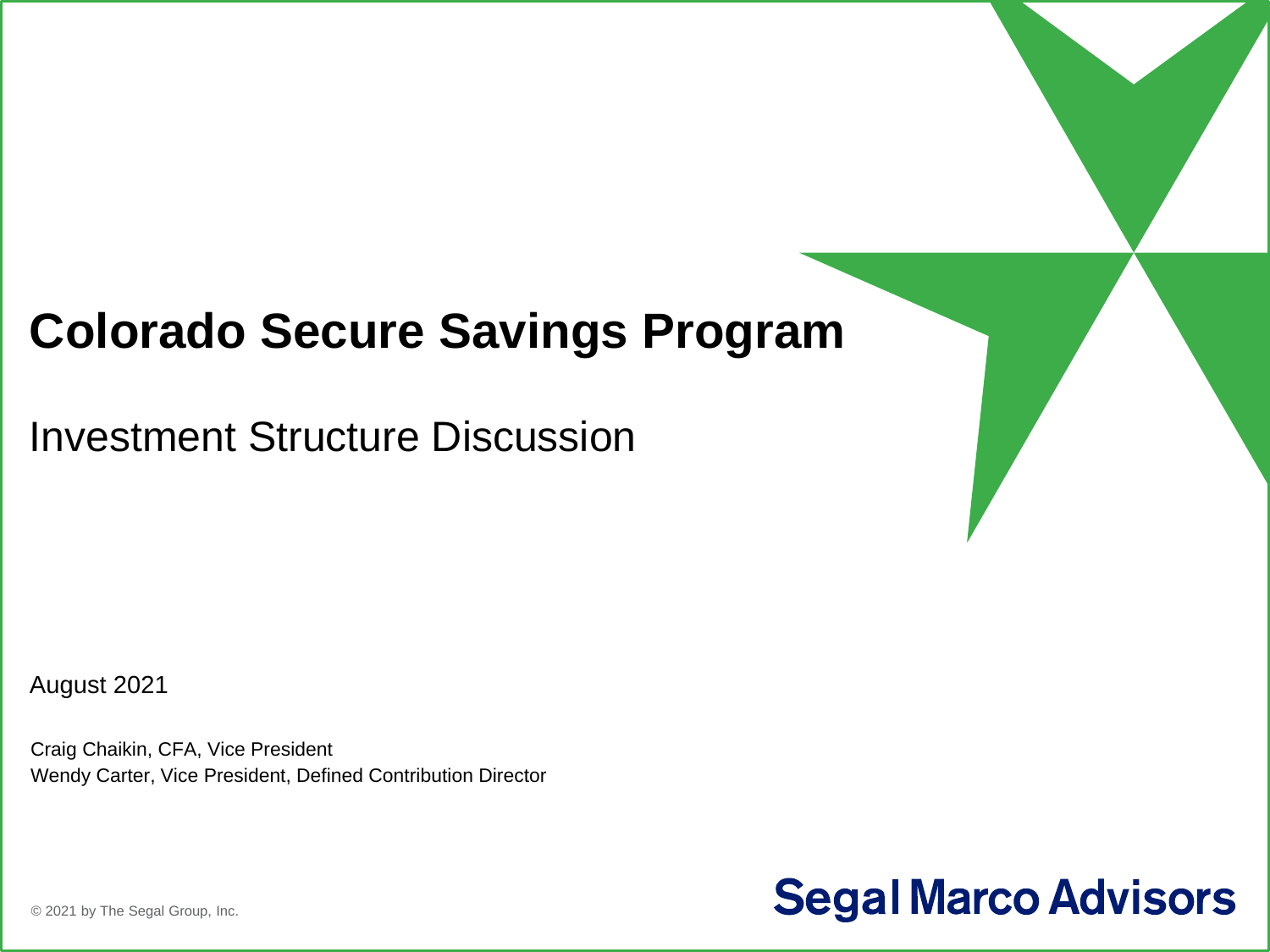# Overview - The Active Programs

|                                               | <b>OregonSaves</b>                                                                                                                      | <b>Illinois Secure Choice</b>                                                                                         | <b>CalSavers</b>                                                                                                      | <b>Colorado Secure</b><br><b>Savings</b>                               |
|-----------------------------------------------|-----------------------------------------------------------------------------------------------------------------------------------------|-----------------------------------------------------------------------------------------------------------------------|-----------------------------------------------------------------------------------------------------------------------|------------------------------------------------------------------------|
| <b>Eligible Population</b>                    | 1,000,000                                                                                                                               | 2,000,000                                                                                                             | 7,400,000                                                                                                             | 900,000                                                                |
| <b>Employer Size Threshold</b>                | 1 employee                                                                                                                              | 5+ employees                                                                                                          | 5+ employees                                                                                                          | 5+ employees                                                           |
| <b>Contribution Types</b>                     | Roth<br>$\bullet$<br>Pre-tax option<br>available to<br>recharacterize prior<br>year contributions                                       | <b>Roth</b><br>$\bullet$<br>Pre-tax option<br>$\bullet$<br>available to<br>recharacterize prior<br>year contributions | <b>Roth</b><br>$\bullet$<br>Pre-tax option<br>$\bullet$<br>available to<br>recharacterize prior<br>year contributions | Roth                                                                   |
| <b>Contribution Rates</b>                     | Initial: 5%<br>$\bullet$<br>Auto-increase: 1%<br>per year up to 10%                                                                     | Initial: 5%<br>$\bullet$<br><b>Auto-increase: N/A</b>                                                                 | Initial: 5%<br>$\bullet$<br>Auto-increase: 1%<br>per year up to 8%                                                    | <b>Initial: TBD</b><br>$\bullet$<br>Auto-increase:<br>$\bullet$<br>TBD |
| <b>Default Investment</b><br><b>Structure</b> | If no investment choice:<br>$1st$ \$1,000 to capital<br>preservation<br>Amounts over<br>$\bullet$<br>\$1,000 to age-<br>appropriate TDF | If no investment choice,<br>90 days in money<br>market & then moved to<br>age-appropriate TDF                         | If no investment choice,<br>30 days in money<br>market & then moved to<br>age-appropriate TDF                         | <b>TBD</b>                                                             |
| <b>Average Contribution</b>                   | 5.50% / \$131/month                                                                                                                     | 5.04% / \$109/month                                                                                                   | 5.09% / \$143/month                                                                                                   | N/A                                                                    |
| <b>Allocation of Assets</b>                   | 68.0% Cash / 30.0%<br><b>TDF / 2.0% Other</b>                                                                                           | 2.5% Cash / 94.0% TDF<br>/ 3.5% Other                                                                                 | 78.2% Cash / 20.5%<br>N/A<br><b>TDF / 1.3% Other</b>                                                                  |                                                                        |

• Source: Secure Choice Program websites and Georgetown Retirement Institute

#### **<del>★ Segal Marco Advisors</del>** 2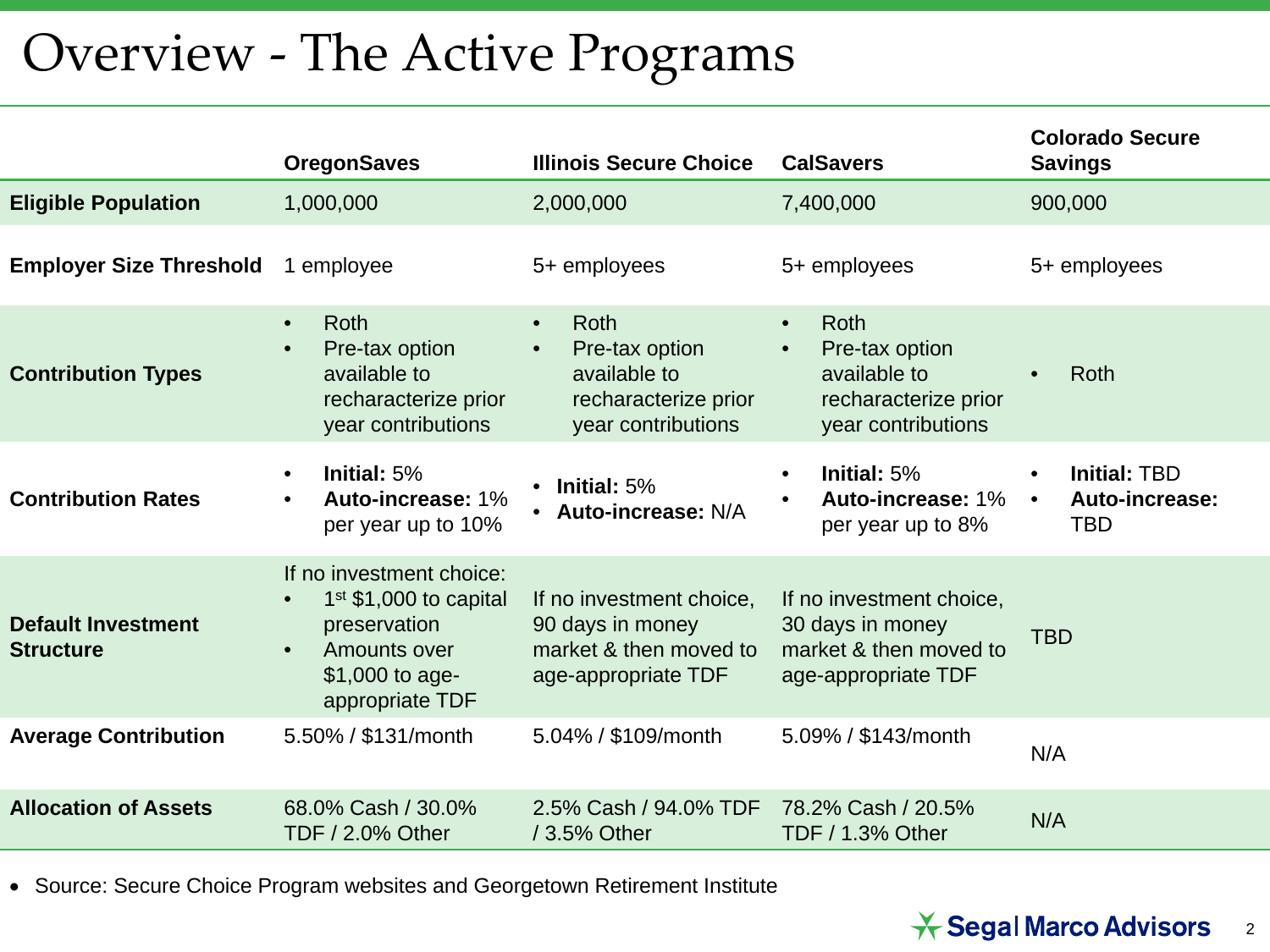# Standard DC Line-up Design

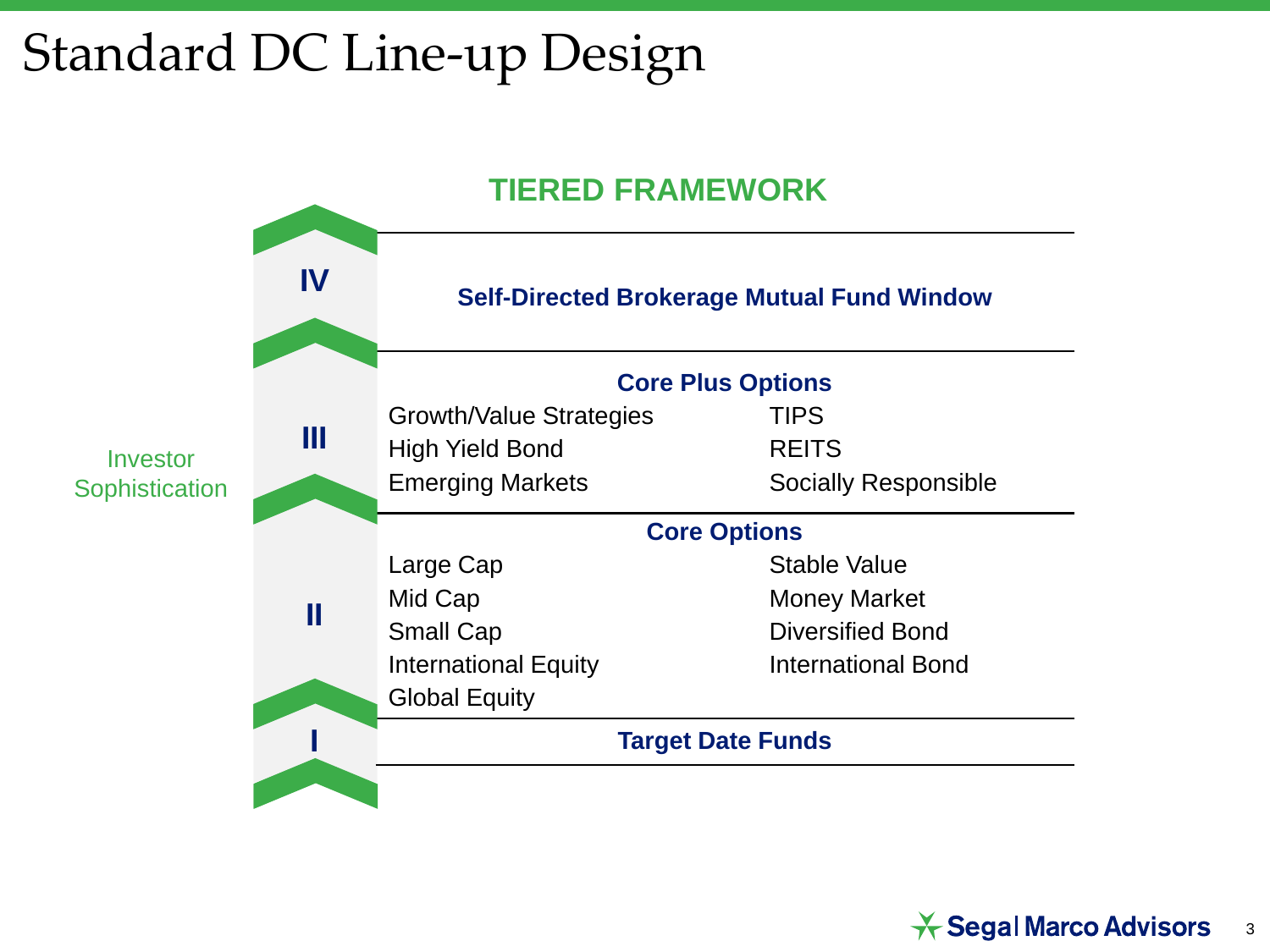## Secure Savings Investment Line-up Implementation

- **Vehicle:** Mutual funds
- **Asset class:** Age-based
- **Implementation:** Active glidepath & passive underlying investments
- **Net expense ratios:** 0.09%

### **Oregon Saves**

### **Target Date Funds Capital Preservation Capital Preservation Capital Preservation Capital Rights Capital Rights Capital Rights Capital Rights Capital Rights Capital Rights Capital Rights Capital Rights Capital Rights Capit**

- **Vehicle:** Mutual fund
- **Asset class:** Money market
- **Implementation:** Active
- **Net expense ratio:** 0.12%

## **Illinois Secure Choice**

- **Vehicle:** Mutual fund
- **Asset class:** Large cap core
- **Implementation:** Passive
- **Net expense ratio:** 0.02%

| <b>Target Date Funds</b>                                                                                                                                                           | <b>Capital</b><br><b>Preservation</b>                                                                                          |                                        |                               | <b>Conservative</b><br><b>Fund</b>                                                                                                 |           | <b>Growth Fund</b>                                                                                                                    |
|------------------------------------------------------------------------------------------------------------------------------------------------------------------------------------|--------------------------------------------------------------------------------------------------------------------------------|----------------------------------------|-------------------------------|------------------------------------------------------------------------------------------------------------------------------------|-----------|---------------------------------------------------------------------------------------------------------------------------------------|
| <b>Vehicle:</b> Mutual funds<br>Asset class: Age-based<br>$\bullet$<br><b>Implementation: Active</b><br>glidepath & passive underlying<br>investments<br>Net expense ratios: 0.09% | <b>Vehicle: Mutual funds</b><br><b>Asset class: Money market</b><br><b>Implementation: Active</b><br>Net expense ratios: 0.15% | <b>CalSavers</b>                       | $\bullet$<br>income<br>٠      | <b>Vehicle:</b> Mutual fund<br><b>Asset class: Core fixed</b><br><b>Implementation: Passive</b><br><b>Net Expense Ratio: 0.04%</b> | $\bullet$ | <b>Vehicle:</b> Mutual fund<br><b>Asset class:</b> Large cap core<br><b>Implementation: Passive</b><br>Net Expense Ratio: 0.02%       |
| <b>Target Date</b><br><b>Funds</b>                                                                                                                                                 | <b>Sustainable</b><br><b>Balanced</b>                                                                                          | <b>Money Market</b>                    |                               | <b>Core Bond</b>                                                                                                                   |           | <b>Global Equity</b>                                                                                                                  |
| <b>Vehicle: Mutual funds</b><br><b>Asset class: Age-based</b>                                                                                                                      | <b>Vehicle:</b> Mutual fund<br>$\bullet$<br><b>Asset class: Balanced.</b><br>$\bullet$                                         | $\bullet$<br><b>Asset class: Money</b> | Vehicle: Mutual fund          | <b>Vehicle:</b> Mutual fund<br>$\bullet$<br><b>Asset class: Core fixed</b><br>$\bullet$                                            | $\bullet$ | <b>Vehicle: Mutual funds</b><br>Asset class: Large cap                                                                                |
| <b>Implementation: Active</b><br>glidepath & passive<br>underlying investments<br>Net expense ratios: 0.09%                                                                        | ESG.<br><b>Implementation: Active</b><br>٠<br>Net expense ratio: 0.15%                                                         | market<br>Net expense ratio:<br>0.12%  | <b>Implementation: Active</b> | income<br><b>Implementation: Passive</b><br>Net expense ratio: 0.025%.<br>$\bullet$                                                | $\bullet$ | core & international<br><b>Implementation: Passive</b><br>Net expense ratio: 0.043%<br>$\star$ Segal Marco Advisors<br>$\overline{4}$ |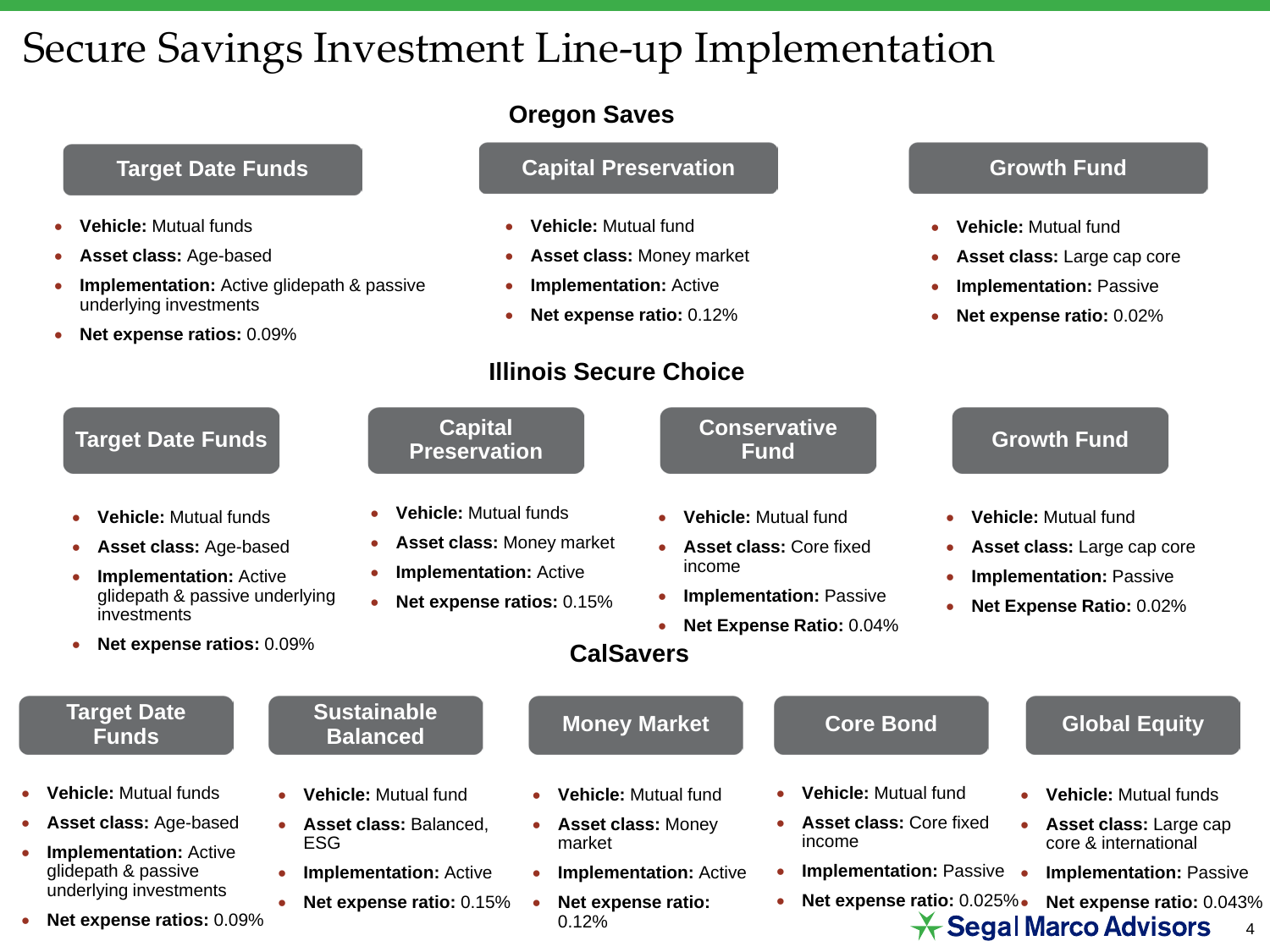## Investment Structure Considerations

- Behavioral finance studies have shown people are overwhelmed by too much choice
- As a mandatory program, most participants will be enrolled without actively making choices regarding savings amounts or investments
- Most participants will be low to moderate income earners, which may lead to lower account balances
- Participants may only be enrolled in the Program for short periods, which may lead to less decision making and lower account balances
- Active investment management is more expensive and makes adhering to the fee cap harder
- More investment options results in more administrative complexity



**Decision Points** Asset categories Investment vehicles Number of options Default option Active/Passive

## **Impacts Participation** Fee transparency Cost structure **Diversification** Participant service **Simplicity**

#### **Metrics**

Participation risk Asset-weighted expenses Participant diversification Risk-adjusted returns Cash flow/deferrals Asset retention Retirement readiness